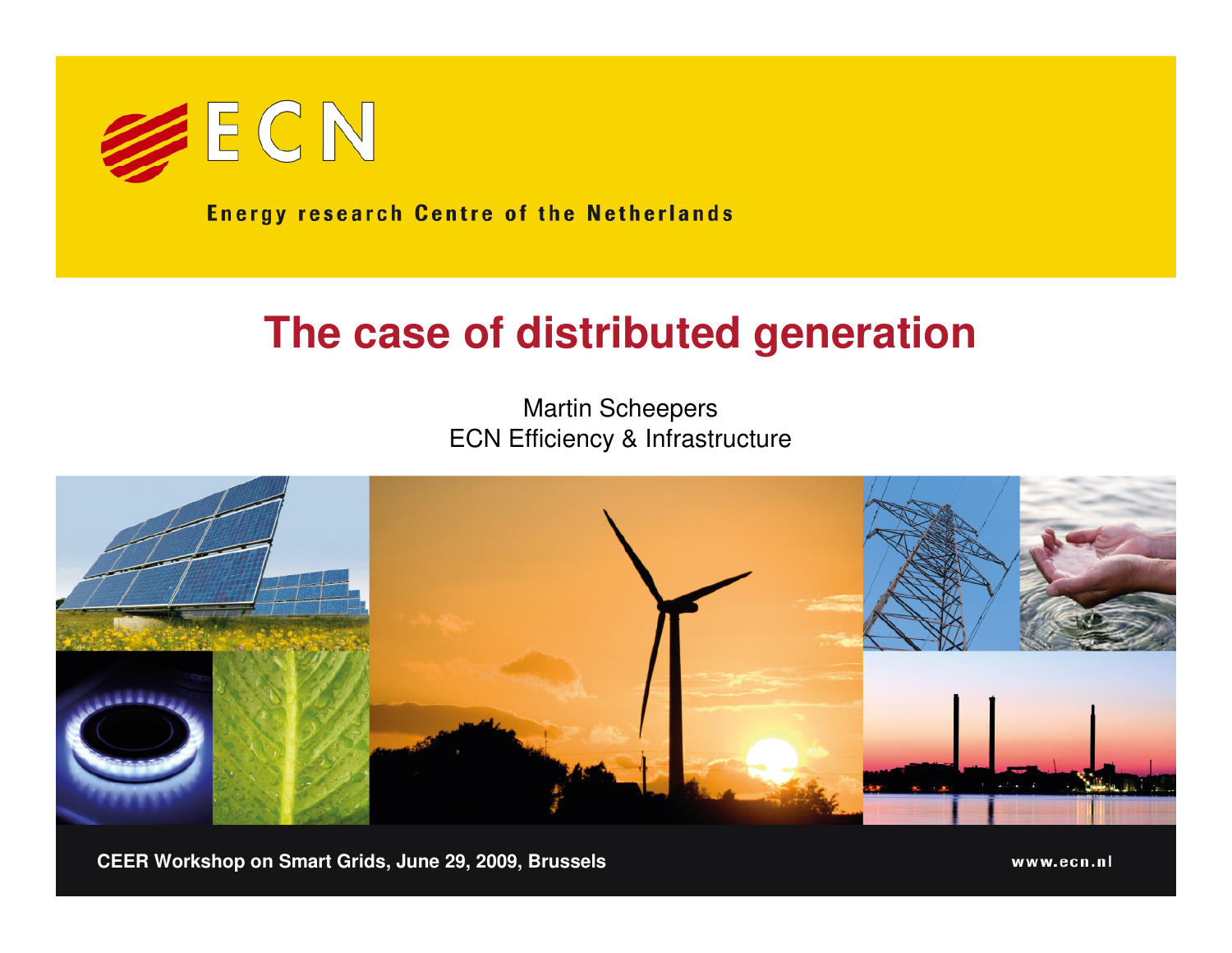

# **Studies on Distributed Generation and the Regulatory Framework of DSOs**

- **SUSTELNET** 
	- EU funded (FP5); coordinated by ECN; completed in 2003
	- Qualitative study; regulatory road maps
	- www.ecn.nl/en/ps/onderzoeksprogramma/energievoorziening/sustelnet/



DG-GRID

•

- EU funded (IEE); coordinated by ECN; completed in 2007
- Quantitative study; economic impact of DG on DSOs regulated business
- www.dg-grid.org



- **FFNIX** 
	- EU funded (FP6); coordinated by Iberdrola; running until September 2009
	- Virtual Power Plants (VPP); economic, contractual and regulatory issues (ECN and Pöyry)
	- www.fenix-project.org
- • IMPROGRES
	- EU-funded (IEE); coordinated by ECN; running until 2010
	- Quantitative study; trade-offs between regulatory framework, electricity market prices and support schemes
	- www.improgres.org



www.ecn.nl

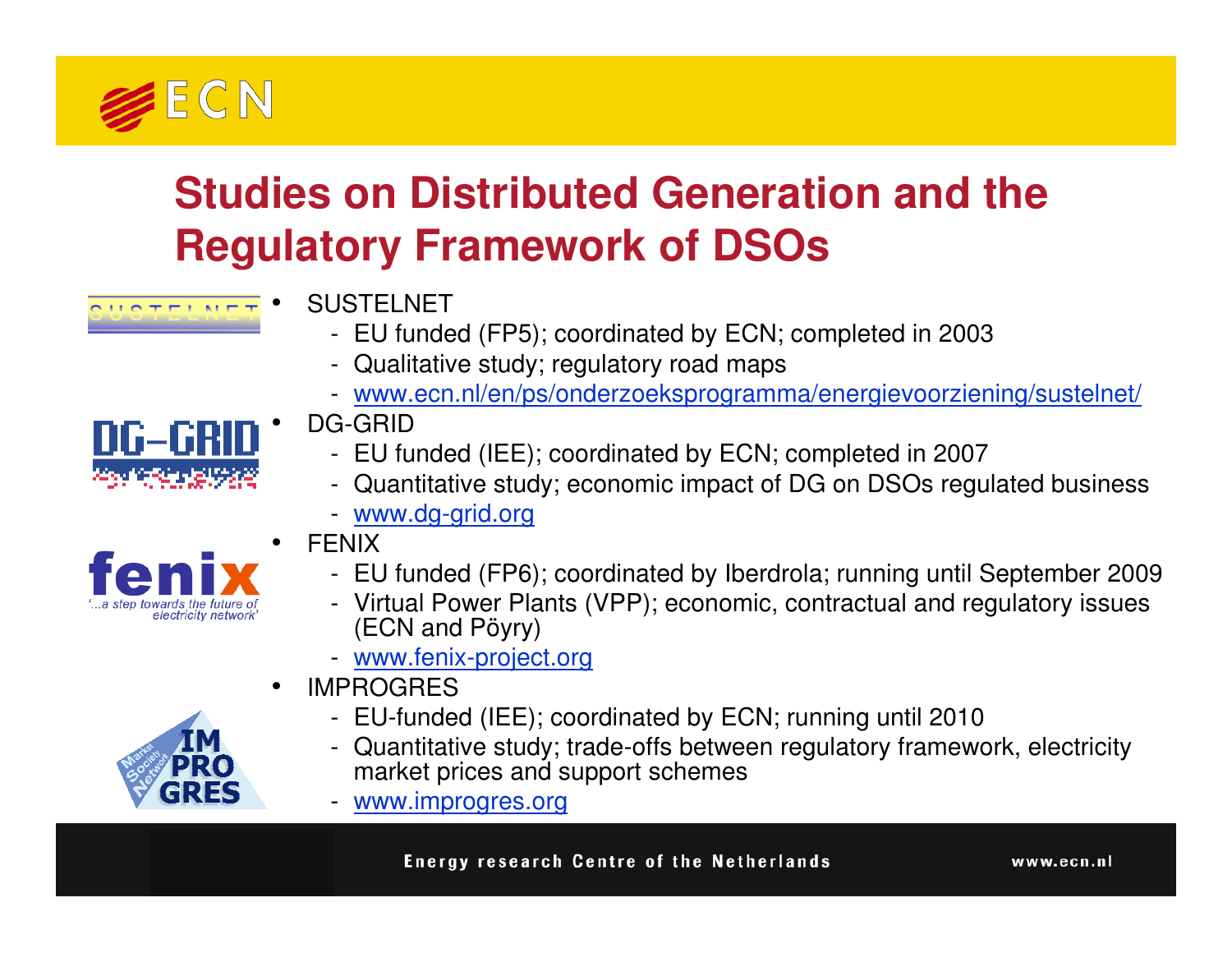

# **Impact DG on regulated profit DSOs**

 UK network, Revenue cap regulation & passive network management including deferred investment potential ( - )





**Net profit Including deferred investment value**

**Energy research Centre of the Netherlands**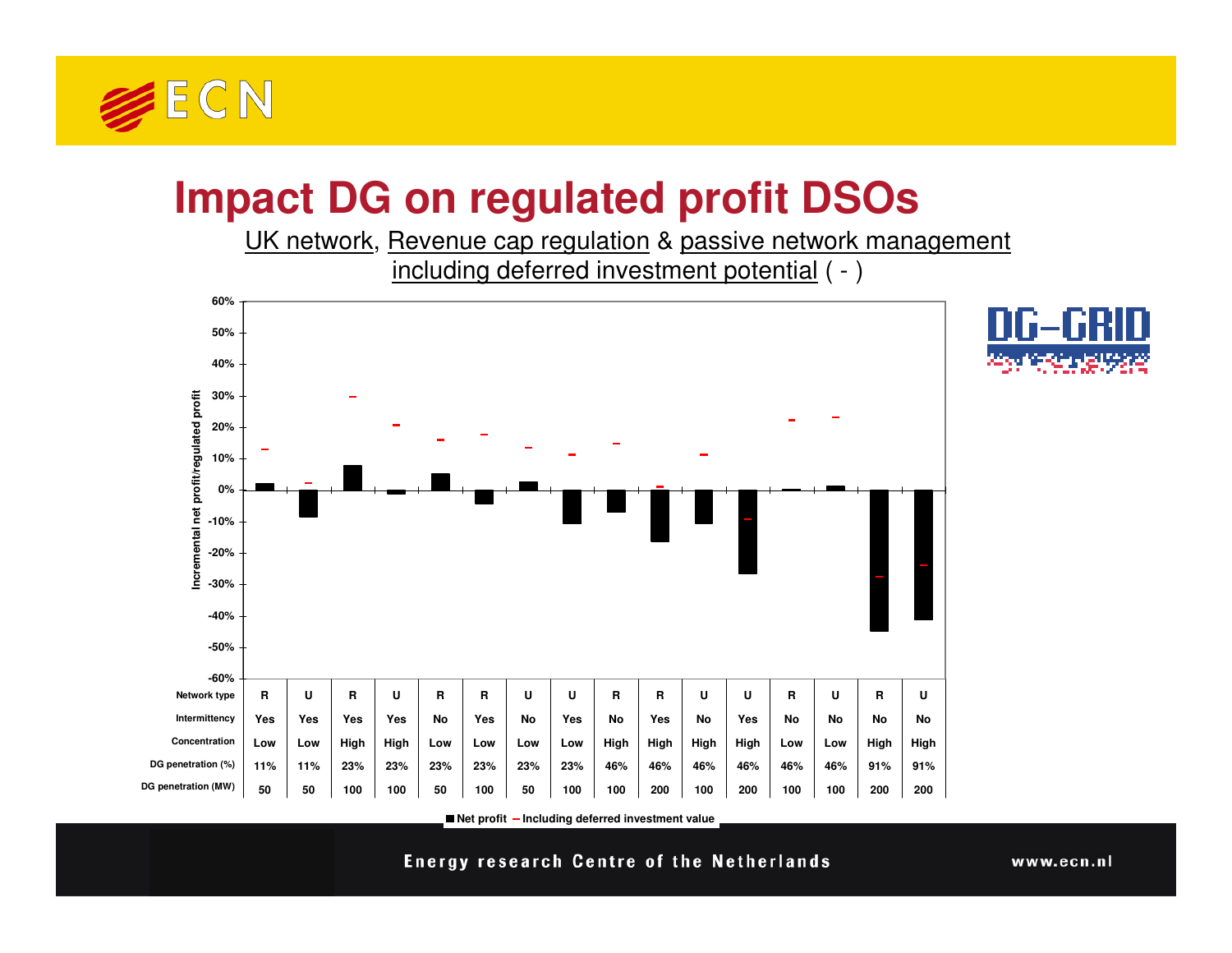

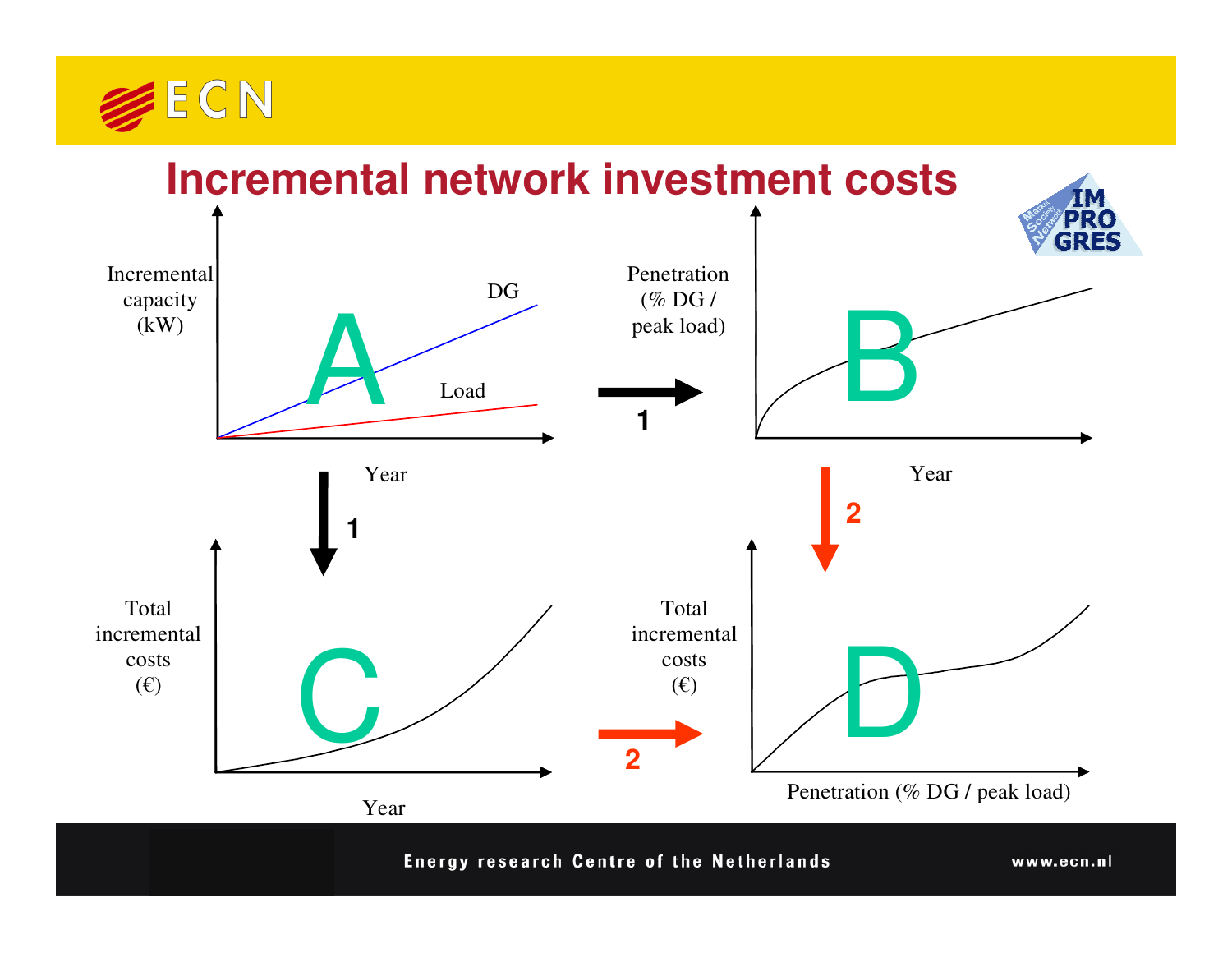

#### **Incremental costs impact**



**Energy research Centre of the Netherlands** 

www.ecn.nl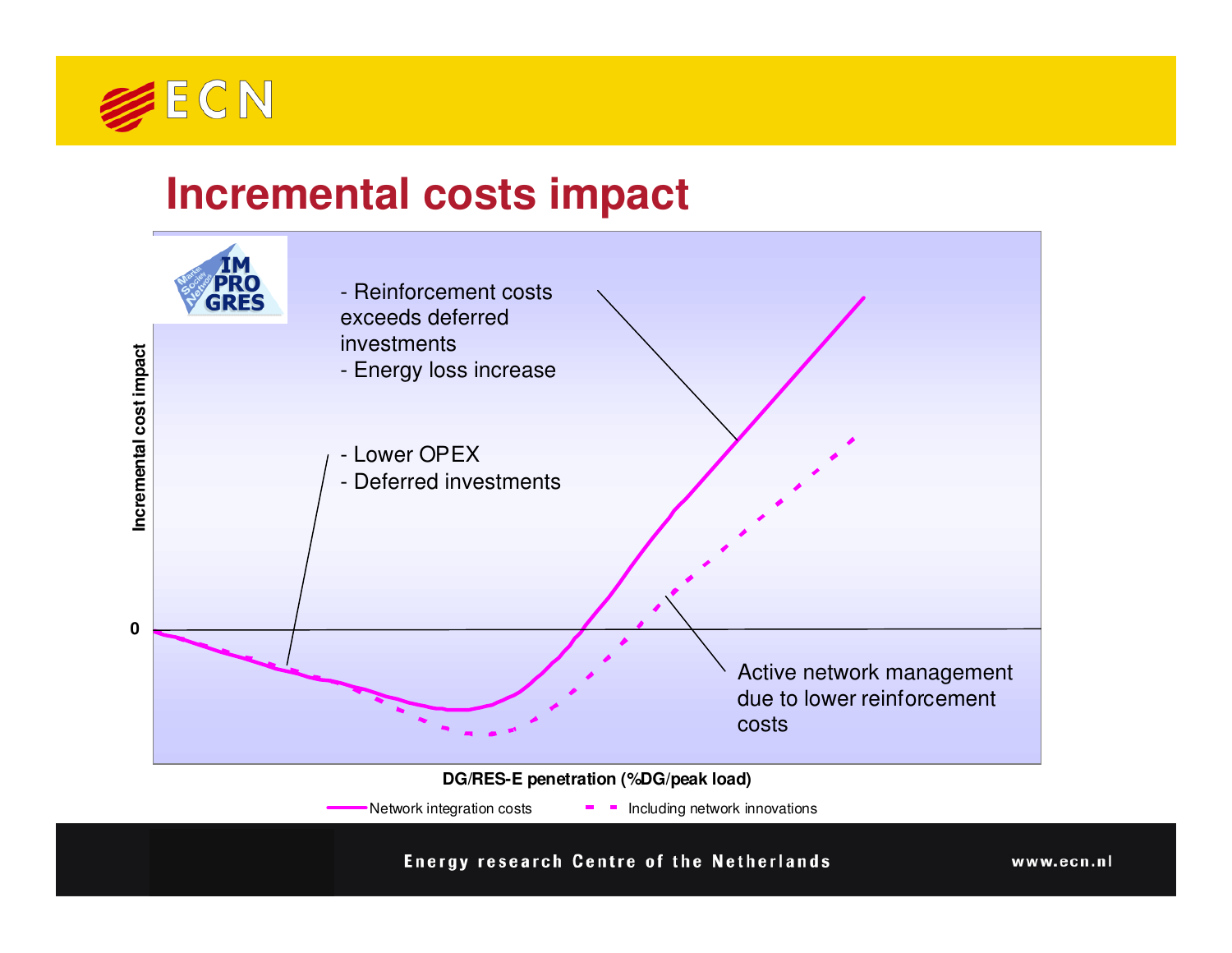

# **Recommendations: DG – DSO interactions**

#### • **Connection charges**

- **Create level playing field** for DG integration.
- Use simple rules mainly recognizing **shallow costs**, i.e. direct costs of connection.

#### • **DG participation in network operations**

- **DG is 'visible'** for DSOs, e.g. by real time metering.
- DG operators pay or receive **Use of System**DG operators pay or receive *Use of System* charges from<br>DSO, *differentiated by location and time*. This will enable DSOs to manage power loads on the network.
- -**DG support mechanisms are compatible** with electricity **market prices** and flowible patwork use of exctem text for The market prices and flexible network use of system tariffs. They should reflect the social value of electricity injected in the system.
- **DG providing Ancillary Services** (voltage support, reactive power, etc) to DSOs.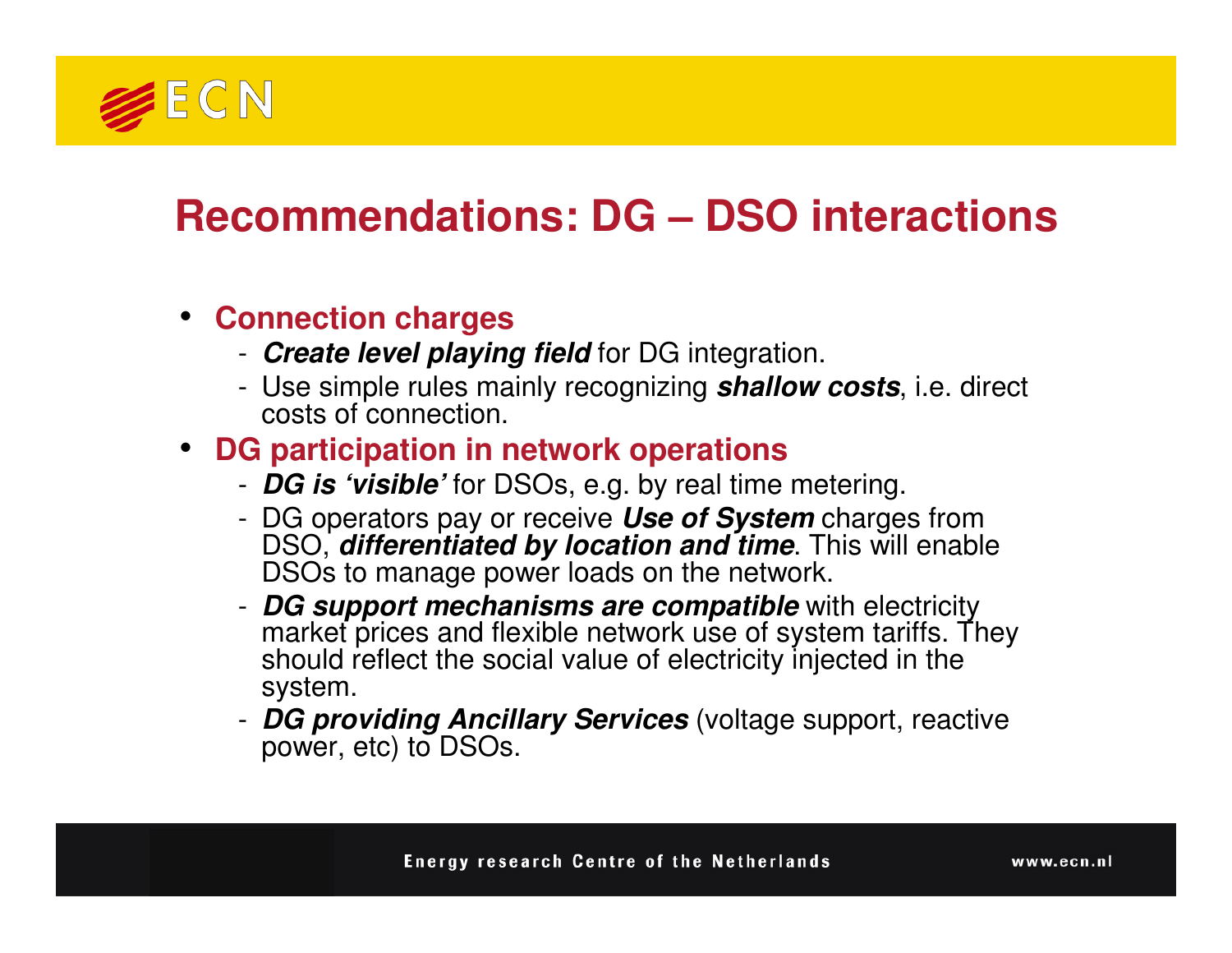

## **Recommendations: DSO – Regulator interactions**

- **Network investment planning**
	- **DG recognized as cost driver** for network investments.
	- Recognition that DG can improve network reliability and is an **alternative to network investment**.
	- Networks don't have to serve all (uncontrolled) peak loads at all times. **Active network management**, i.e. temporarily controlling DG (and loads), can defer or avoid network investments.
- **Incentives to integrate DG** 
	- To support transition to future electricity networks, **DSO profit from integration DG and applying active network management,** e.g. allowed to keep (part of) efficiency gains received.
	- Networks need to innovated to improve network performance with active participation of DG. **DSOs receive innovation incentives.**